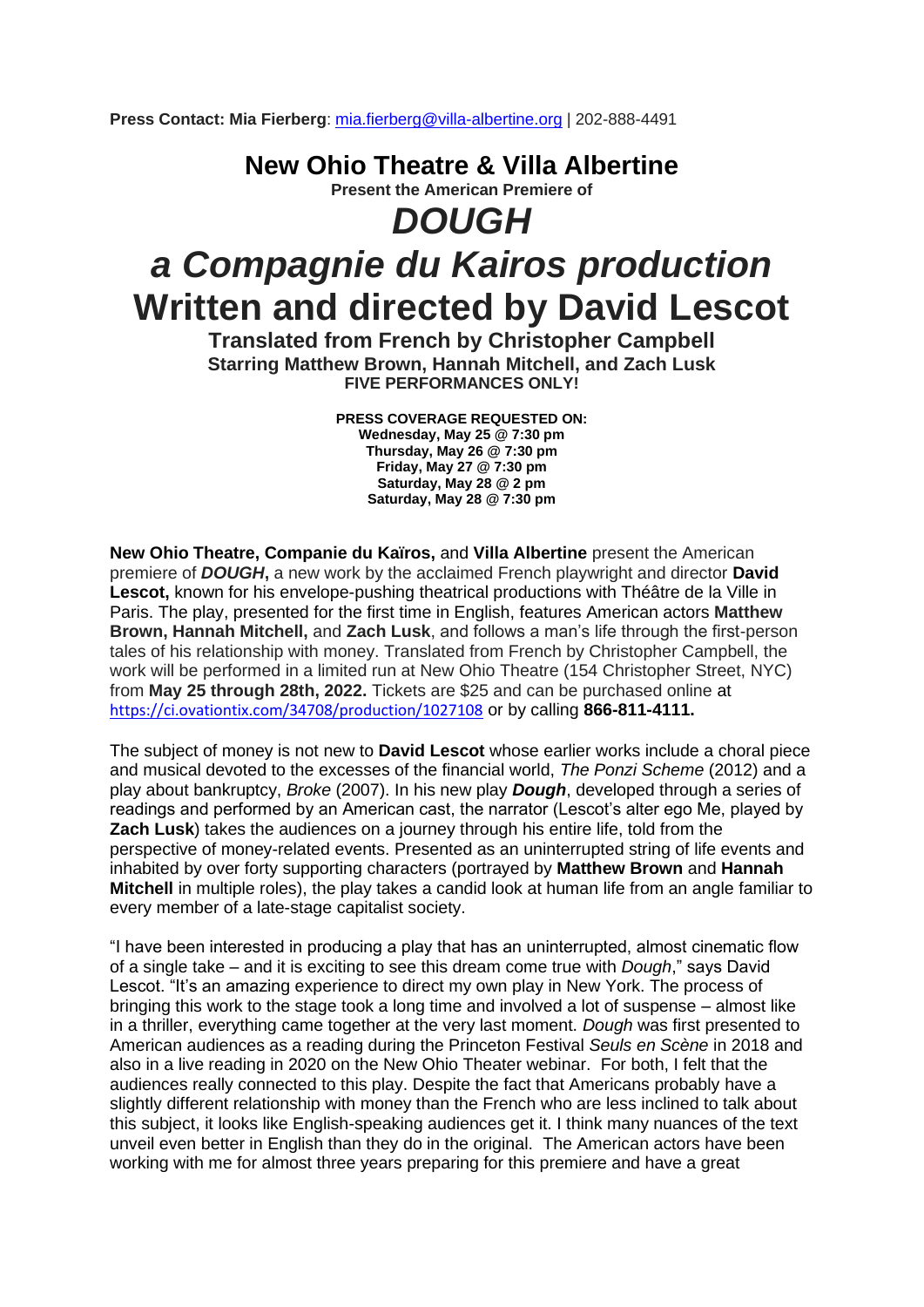command of my material. I'm curious about the audience's responses, especially to discover whether or not they will get the special humor of this play," he adds.

Asked why he decided to present *Dough* at the New Ohio, the theatre's Artistic Director Robert Lyons responds: "This show was originally scheduled for presentation during Covid quarantine. But its themes about money and life are, if anything, more timely than ever. This production speaks to the tenacity, patience, and relentless creative drive of these intrepid artists. It is with the greatest pleasure that we share them with the city of New York!"

The production features lighting design by the BessieAward-winning NYC designer **Roderick Murray**.

*The production of* Dough *is made possible with funding from FACE Contemporary Theater, a program of Villa Albertine and FACE Foundation, in partnership with the French Embassy in the United States, with support from The Ford Foundation, Institut français, the French Ministry of Culture, and private donors; New Ohio Theater, New York; and the Compagnie du Kaïros, Paris. This work was developed at the Collapsable Hole. Compagnie du Kaïros is supported by the Ministry of Culture - DRAC Ile de France.*

*Villa Albertine supports the translation and production of Dough as part of its aim to highlight the work of French playwrights—both in French and English translation—for a broad American audience. In recent years, greater attention has been devoted to developing productions of French plays translated to English staged with an American cast. The production of* Dough *is part of this momentum.* 

## **ABOUT THE ARTISTS**

**David Lescot** (Writer, Director) Author, stage director, and musician **David Lescot** is an associate artist of Théâtre de la Ville, Paris. His writing, like his stage work, seeks to mix theatre with non-dramatic forms, especially music. David's work has been recognized with a number of French and international awards (including the most important French national theatre award, Le Molière, for the Best Make Debut in 2009) and toured worldwide and has been translated into English, Japanese, German, Polish, Italian, Chinese, and Russian, to name just a few. Since 2001, Lescot is the Artistic Director of his own production company **La Compagnie du Kaïros.** He also directs opera works across Europe. His recent work *Les Ondes magnétiques* was presented last season by La Comédie-Francaise –Théâtre du Vieux-Colombier in his own staging, a second collaboration with the famous troupe. American audiences had a chance to see his *Portrait de Ludmilla en Nina Simone* (*Portrait of Ludmilla in Nina Simone*), a musical work around Nina Simone's character, which was shown in 2018 at the Princeton University. [davidlescot.com](http://davidlescot.com/)

**Matthew Brown** (Actor, multiple characters) is so thrilled to be part of Dough! Most recently Matthew has performed in Théâtre du Phare's one man show *Oh Boy!,* at Théâtre de la Ville, Paris and The Duke on 42nd St. presented by The New Victory Theater, directed by Olivier Letellier. Matthew has also toured around the world with The Wooster Group, dancing in their production of *Early Shaker Spirituals.* TV work includes appearing on the CBS show Tommy. Other favorite credits include work with Target Margin Theater, The Met Opera, and 600 HIGHWAYMEN at The Public Theater. [mattheweatonbrown.com](http://mattheweatonbrown.com/)

**Hannah Mitchell** (Actor, multiple characters) is an actor, theater-maker, and teacher based in Brooklyn. She acts in plays and on-camera and creates original theatrical works, drawing from a broad array of influences, including clowning, sketch comedy, and contemporary dance. She was a 2019 Resident Artist with Mabou Mines, where she premiered her